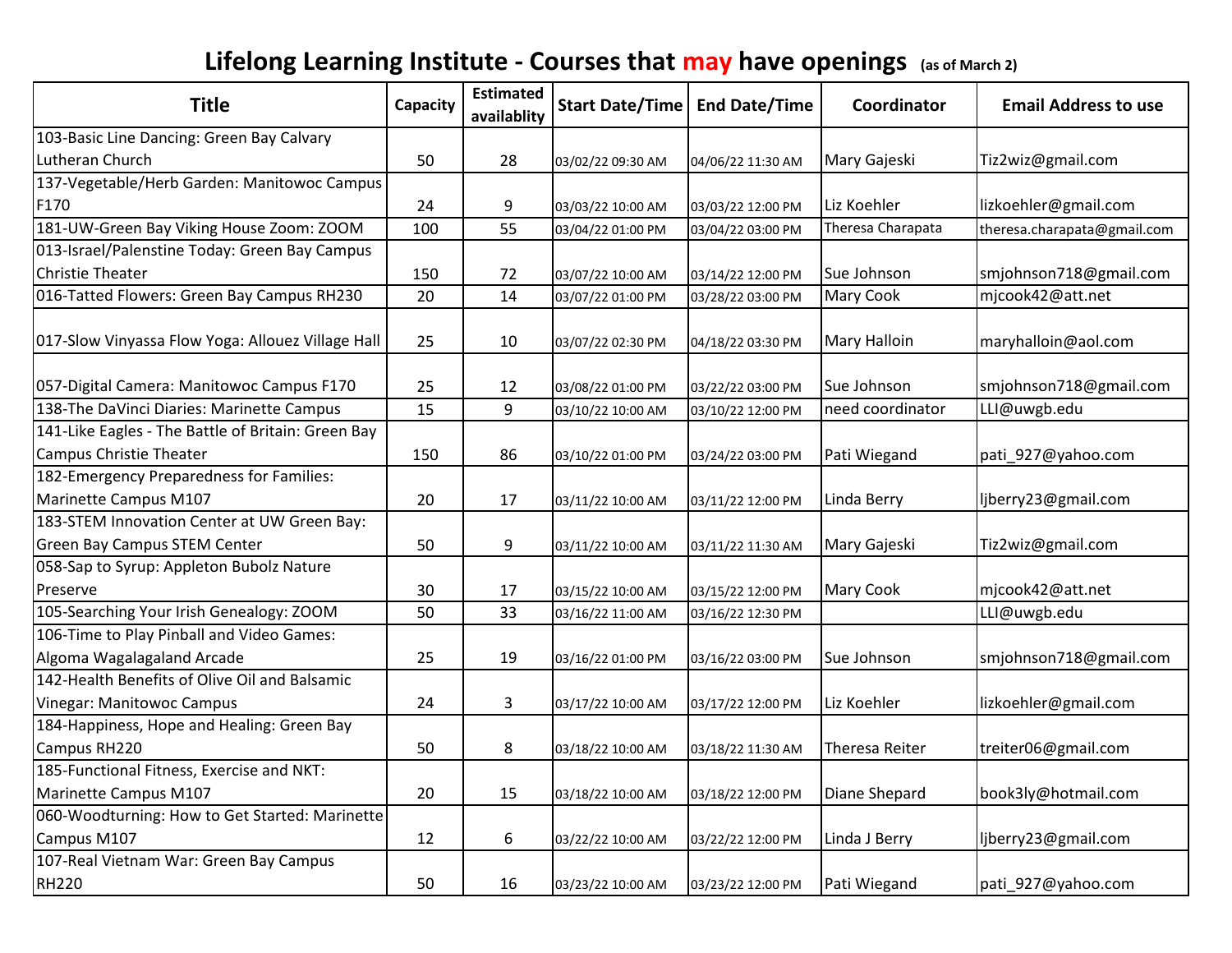| <b>Title</b>                                   | Capacity  | <b>Estimated</b><br>availablity |                   | Start Date/Time   End Date/Time | Coordinator           | <b>Email Address to use</b> |
|------------------------------------------------|-----------|---------------------------------|-------------------|---------------------------------|-----------------------|-----------------------------|
| 143-Rise and Fall of Labor Unions: Green Bay   |           |                                 |                   |                                 |                       |                             |
| Campus RH220                                   | 50        | $\overline{2}$                  | 03/24/22 10:00 AM | 03/24/22 12:00 PM               | Jim Huss              | Jhuss2@new.rr.com           |
| 144-Cheese Spread That is!: Manitowoc Campus   |           |                                 |                   |                                 |                       |                             |
| F170                                           | 25        | 17                              | 03/24/22 10:00 AM | 03/24/22 12:00 PM               | Jean Rausch           | jrausch0712@gmail.com       |
| 187-Water Conservation & Pollution Prevention: |           |                                 |                   |                                 |                       |                             |
| Marinette Campus M107                          | 25        | 22                              | 03/25/22 10:00 AM | 03/25/22 12:00 PM               | Eileen Beyer          | eileenbeyer@new.rr.com      |
| 021-Safeguarding Our Communities: Marinette    |           |                                 |                   |                                 |                       |                             |
| Campus M107                                    | 32        | 31                              | 03/28/22 11:45 AM | 03/28/22 01:00 PM               | need coordinator      | LLI@uwgb.edu                |
| 109-Cremation: A Hot Topic: Green Bay Campus   |           |                                 |                   |                                 |                       |                             |
| <b>RH220</b>                                   | 40        | 9                               | 03/30/22 10:00 AM | 04/13/22 12:00 PM               | <b>Gary Lewins</b>    | gllewins@gmail.com          |
| 146-Power of Meaning-Making Transforming       |           |                                 |                   |                                 |                       |                             |
| Pain into Purpose: ZOOM                        | 50        | 8                               | 03/31/22 10:00 AM | 03/31/22 12:00 PM               |                       | LLI@uwgb.edu                |
| 063-Geocaching Adventure Lab: ZOOM             | 100       | 56                              | 04/05/22 10:00 AM | 04/05/22 11:30 AM               |                       | LLI@uwgb.edu                |
| 064-Joint Dispatch Tour: Manitowoc Co Joint    |           |                                 |                   |                                 |                       |                             |
| Dispatch Center                                | 20        | 9                               | 04/05/22 10:00 AM | 04/05/22 12:00 PM               | <b>Ellen Framness</b> | ellenf@framnett.net         |
| 113-Shipwrecks of the Great lakes: Recording   | unlimited | unlimited                       | 04/06/22 08:00 AM | 04/06/22 08:00 AM               |                       | LLI@uwgb.edu                |
| 112-Elon Musk Chapter 2: Mission to Mars:      |           |                                 |                   |                                 |                       |                             |
| <b>Green Bay Campus Mauthe Center</b>          | 150       | 91                              | 04/06/22 01:00 PM | 04/06/22 03:00 PM               | Stu Hoar              | stuhoar@msn.com             |
| 150-Protecting Our Water Resources: Green Bay  |           |                                 |                   |                                 |                       |                             |
| <b>NEW Water</b>                               | 30        | 13                              | 04/07/22 09:00 AM | 04/14/22 11:00 AM               | Jim Huss              | Jhuss2@new.rr.com           |
| 147-21st Century Worl Population Bomb: Green   |           |                                 |                   |                                 |                       |                             |
| <b>Bay Campus Mauthe Center</b>                | 150       | 67                              | 04/07/22 10:00 AM | 04/07/22 12:00 PM               | Pati Wiegand          | pati_927@yahoo.com          |
| 148-Social Security and Medicare: Green Bay    |           |                                 |                   |                                 |                       |                             |
| Campus RH220                                   | 50        | 33                              | 04/07/22 01:00 PM | 04/07/22 02:30 PM               | Jim Huss              | Jhuss2@new.rr.com           |
| 149-Biking Northeastern Wisconsin: ZOOM        | 150       | 113                             | 04/07/22 01:00 PM | 04/07/22 03:00 PM               |                       | LLI@uwgb.edu                |
| 026-Let's Talk Turkeys: Green Bay Campus       |           |                                 |                   |                                 |                       |                             |
| Mauthe Ctr                                     | 150       | 89                              | 04/11/22 10:00 AM | 04/11/22 12:00 PM               | Jim Hinckley          | hinkqtrhorse@earthlink.net  |
| 066-Pastel Drawing: Marinette CAmpus Fine Arts |           |                                 |                   |                                 |                       |                             |
| <b>Building Art Studio</b>                     | 25        | 10                              | 04/12/22 10:00 AM | 04/12/22 12:00 PM               | Mary Gajeski          | Tiz2wiz@gmail.com           |
| 115-Advanced Line Dancing: Green Bay Calvary   |           |                                 |                   |                                 |                       |                             |
| Lutheran Church                                | 50        | 34                              | 04/13/22 09:30 AM | 04/27/22 11:30 AM               | Sue Johnson           | smjohnson718@gmail.com      |
| 114-Zentangles 2.0: Green Bay Campus RH220     | 9         | $\mathbf{3}$                    | 04/13/22 01:00 PM | 04/13/22 03:00 PM               | Pati Wiegand          | pati 927@yahoo.com          |
| 151-Social Security and Medicare Zoom: ZOOM    | 100       | 79                              | 04/14/22 10:00 AM | 04/14/22 11:30 AM               |                       | LLI@uwgb.edu                |
| 190-The Way We Do Death Part 2: Green Bay      |           |                                 |                   |                                 |                       |                             |
| Campus RH220                                   | 50        | 26                              | 04/15/22 10:00 AM | 04/15/22 12:00 PM               | <b>Kris Lewins</b>    | klewins1225@gmail.com       |
| 191-Ending the Dropout Crisis: Green Bay       |           |                                 |                   |                                 |                       |                             |
| Campus RH230                                   | 50        | 38                              | 04/15/22 10:00 AM | 04/15/22 12:00 PM               | James A Hinckley      | hinkqtrhorse@earthlink.net  |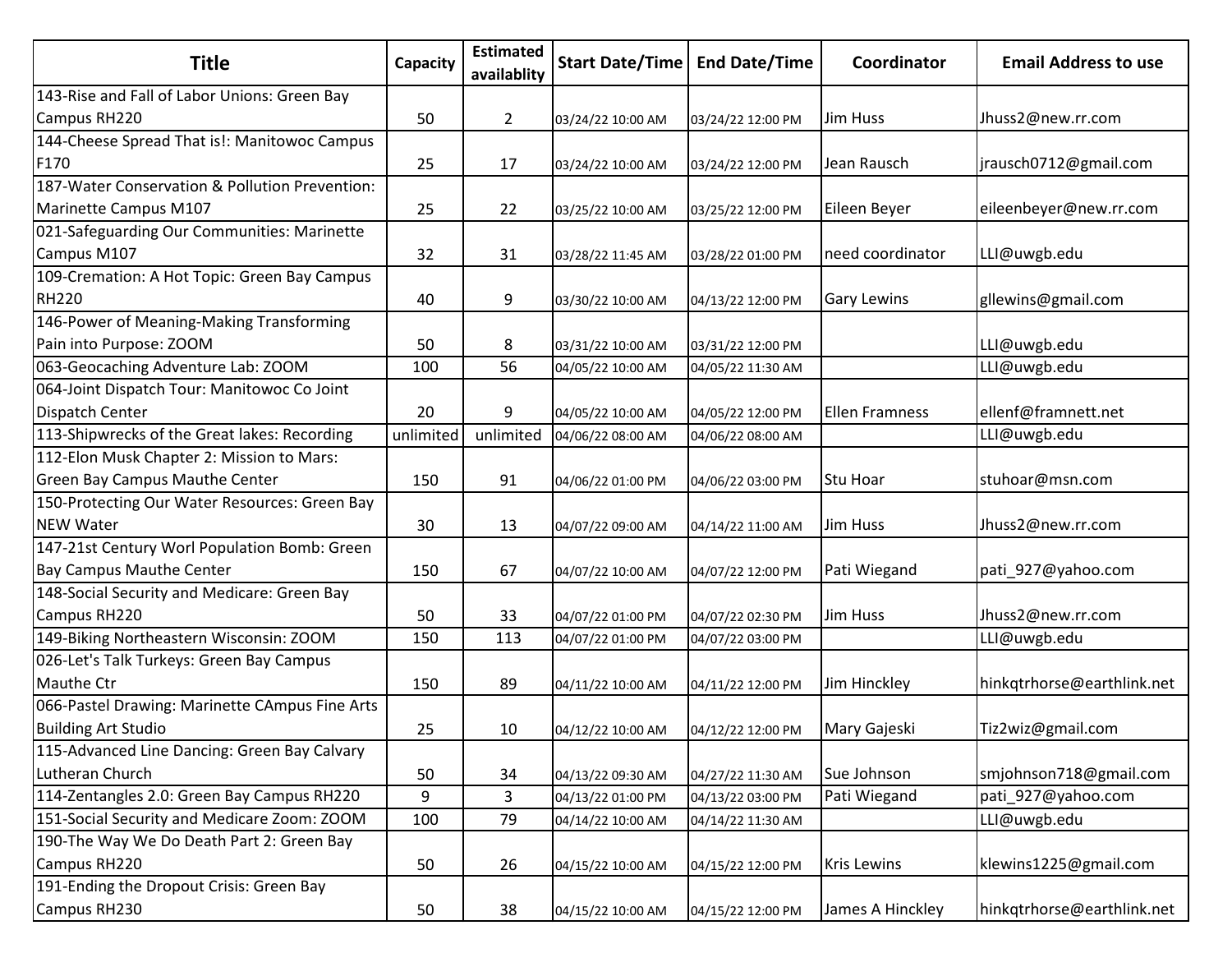| <b>Title</b>                                     | Capacity  | <b>Estimated</b><br>availablity | <b>Start Date/Time</b> | <b>End Date/Time</b> | Coordinator          | <b>Email Address to use</b> |
|--------------------------------------------------|-----------|---------------------------------|------------------------|----------------------|----------------------|-----------------------------|
| 068-Pollinators+Pollination+Plants=Life: Green   |           |                                 |                        |                      |                      |                             |
| Bay Campus RH220                                 | 50        | 11                              | 04/19/22 10:00 AM      | 04/26/22 12:00 PM    | Pati Wiegand         | pati_927@yahoo.com          |
| 116-Climate Change and Energy Policy: Green      |           |                                 |                        |                      |                      |                             |
| Bay Campus Mauthe Center                         | 150       | 102                             | 04/20/22 10:00 AM      | 04/20/22 12:00 PM    | Pati Wiegand         | pati_927@yahoo.com          |
| 156-Why not Know? Hand Embroidery: Green         |           |                                 |                        |                      |                      |                             |
| Bay Campus RH315                                 | 20        | 7                               | 04/21/22 01:00 PM      | 05/12/22 03:00 PM    | Mary Cook            | mjcook9@att.net             |
| 188-World's Greatest Churches-Part 1 (change):   |           |                                 |                        |                      |                      |                             |
| Green Bay Campus RH220                           | 50        | 12                              | 04/22/22 10:00 AM      | 04/29/22 12:15 PM    | Karen Dallman        | kdallman@new.rr.com         |
| 069-Literary Cafes/Legendary Cafes: ZOOM         | 150       | 80                              | 04/26/22 10:00 AM      | 04/26/22 12:00 PM    |                      | LLI@uwgb.edu                |
| 070-Mixed Media Exploration: Marinette Campus    |           |                                 |                        |                      |                      |                             |
| M107                                             | 10        | $\mathbf{1}$                    | 04/26/22 01:00 PM      | 04/26/22 03:00 PM    | Eileen Beyer         | eileenbeyer@new.rr.com      |
| 158-Green Armoire: Manitowoc Campus F170         | 26        | 17                              | 04/28/22 01:00 PM      | 04/28/22 03:00 PM    | Jean Rausch          | jrausch0712@gmail.com       |
| 033-Glass Fusion Jewelry-B: Green Bay Festival   |           |                                 |                        |                      |                      |                             |
| Foods University Ave.                            | 12        | 3                               | 05/02/22 01:00 PM      | 05/09/22 03:00 PM    | Jan LaSota           | bjlasota@gmail.com          |
| 159-America's National Debt Problem: Green Bay   |           |                                 |                        |                      |                      |                             |
| <b>Campus Mauthe Center</b>                      | 150       | 28                              | 05/05/22 10:00 AM      | 05/05/22 12:00 PM    | <b>Ed Smith</b>      | edsmith000@sbcglobal.net    |
| 160-Early History of the Green Bay Fire          |           |                                 |                        |                      |                      |                             |
| Department: Green Bay Campus RH230               | 50        | 43                              | 05/05/22 01:00 PM      | 05/05/22 03:00 PM    | Pati Wiegand         | pati_927@yahoo.com          |
| 161-Family of Jesus of Nazareth: Green Bay       |           |                                 |                        |                      |                      |                             |
| <b>Campus Mauthe Center</b>                      | 150       | 23                              | 05/05/22 01:00 PM      | 05/05/22 03:00 PM    | Mary Braband         | mbraband5@gmail.com         |
| 074-Living Well with Jin Shin Jyutsu: Green Bay  |           |                                 |                        |                      |                      |                             |
| Campus RH220                                     | 50        | 12                              | 05/10/22 10:00 AM      | 05/10/22 12:00 PM    | <b>Kathy Bergner</b> | kmbergner29@gmail.com       |
| 076-Behind the Scenes Look at the Weidner:       |           |                                 |                        |                      |                      |                             |
| Green Bay Campus Weidner Center                  | 50        | 30                              | 05/10/22 01:00 PM      | 05/10/22 03:00 PM    | <b>Kathy Bergner</b> | kmbergner29@gmail.com       |
| 121-Painting with Punch and Purpose:             |           |                                 |                        |                      |                      |                             |
| Manitowoc Rahr-West Museum                       | 25        | 9                               | 05/11/22 09:30 AM      | 05/11/22 12:00 PM    | Jean Rausch          | jrausch0712@gmail.com       |
| 118-Climate Change and Energy Policy - ZOOM      | 100       | 44                              | 05/11/22 10:00 AM      | 05/11/22 12:00 PM    |                      | LLI@uwgb.edu                |
| 162-Keep You in Your Home Safer: Green Bay       |           |                                 |                        |                      |                      |                             |
| Campus RH220                                     | 30        | 17                              | 05/12/22 10:00 AM      | 05/12/22 11:00 AM    | Jan LaSota           | bjlasota@gmail.com          |
| 195-Racewalking for Lifetime Fitness: Green Bay  |           |                                 |                        |                      |                      |                             |
| Campus RH220                                     | 25        | $\mathbf{1}$                    | 05/13/22 09:30 AM      | 05/20/22 12:00 PM    | Sue Johnson          | smjohnson718@gmail.com      |
| 036-Popular Songs of the Gershwin Brothers: Pre- |           |                                 |                        |                      |                      |                             |
| recorded                                         | unlimited | unlimited                       | 05/16/22 08:00 AM      | 05/16/22 08:00 AM    |                      | LLI@uwgb.edu                |
| 078-Antarctica By Way of South Georgia: Green    |           |                                 |                        |                      |                      |                             |
| <b>Bay Campus Mauthe Center</b>                  | 100       | 47                              | 05/17/22 10:00 AM      | 05/17/22 12:00 PM    | Jan LaSota           | bjlasota@gmail.com          |
| 079-Zentangle in Black and White: Marinette      |           |                                 |                        |                      |                      |                             |
| Campus M107                                      | 12        | 8                               | 05/17/22 01:00 PM      | 05/17/22 03:00 PM    | need coordinator     | LLI@uwgb.edu                |